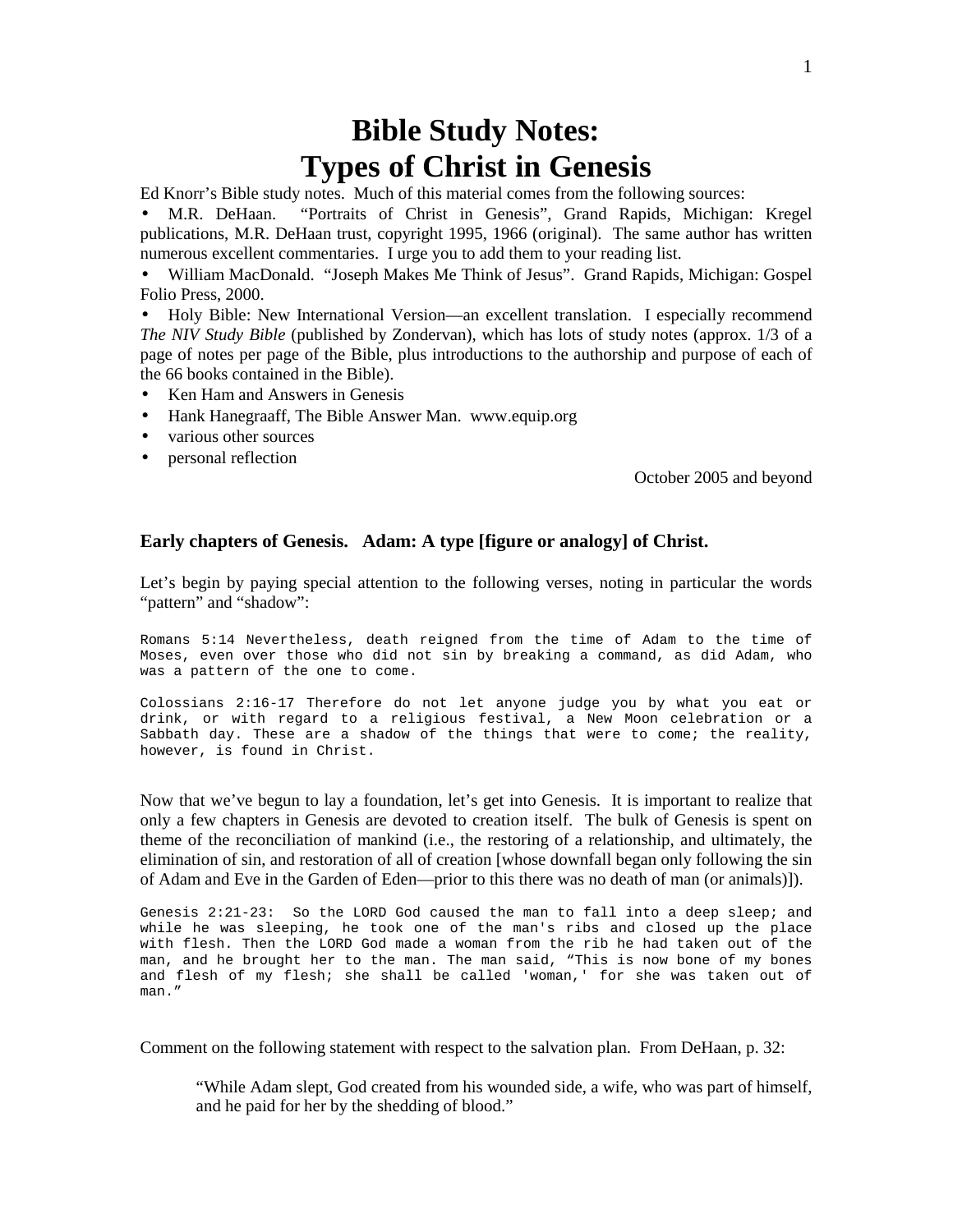Genesis 3:1-7: Now the serpent was more crafty than any of the wild animals the LORD God had made. He said to the woman, "Did God really say, 'You must not eat from any tree in the garden'?" The woman said to the serpent, "We may eat fruit from the trees in the garden, but God did say, 'You must not eat fruit from the tree that is in the middle of the garden, and you must not touch it, or you will die.'" "You will not surely die," the serpent said to the woman. "For God knows that when you eat of it your eyes will be opened, and you will be like God, knowing good and evil." When the woman saw that the fruit of the tree was good for food and pleasing to the eye, and also desirable for gaining wisdom, she took some and ate it. She also gave some to her husband, who was with her, and he ate it. Then the eyes of both of them were opened, and they realized they were naked; so they sewed fig leaves together and made coverings for themselves.

1 Timothy 2:14-15 And Adam was not the one deceived; it was the woman who was deceived and became a sinner. But women will be saved through childbearing--if they continue in faith, love and holiness with propriety.

Again, comment on the following statement with respect to the salvation plan. From DeHaan, p. 41-45:

"Adam was not deceived. He knew what he was doing. He knew the full consequences of his act. He knew it meant his death, but it was the only way to save his beloved bride. And this salvation would be by the bearing of a child. Eve must become a mother of a baby [Christ, future], the seed, to be saved. Adam was the only one who could bring this about. ... And this Adam did voluntarily with his eyes wide open, and with full knowledge of its consequences, death for himself. But his love drove him to assume Eve's guilt and bear her penalty in order to save her."

In your analysis, think about how Christ, the sinless Creator of the universe, brought Himself to our level, took sin upon Himself, and died to make atonement for all of mankind's sin. Reflect on the Creator of the universe dying for His creation.

*What* did Adam and Eve know about death, in a sinless world (up to that point)? Recall that God told Adam and Eve that they would die if they ate the forbidden fruit. But this was *before* Eve ate the forbidden fruit. So, did they really know what "death" was?

Recall that Adam and Eve knew about the "tree of the knowledge of good and evil", and this was prior to Eve's sin. What did they know about good and evil? (Compare to a mom or dad warning their young child to obey them, and not touch the hot stove.) There was also a second tree mentioned in the Garden of Eden: "the tree of life". Comment on this statement: For their own protection, God prevented access to the "tree of life" following Adam and Eve's sin; otherwise, Adam and Eve could have lived forever in their sinful state.

A thought: Could Adam have left Eve, and hoped for God to give him another wife instead, to maintain Adam's sinless life, and perhaps hope for a perfect world, albeit without Eve? Would Eve have been lost forever, had Adam lived a sinless life with another (to be created?) woman?

Do you think Adam and Eve knew about the link between sin and reproduction?

Genesis 3:21 The LORD God made garments of skin for Adam and his wife and clothed them.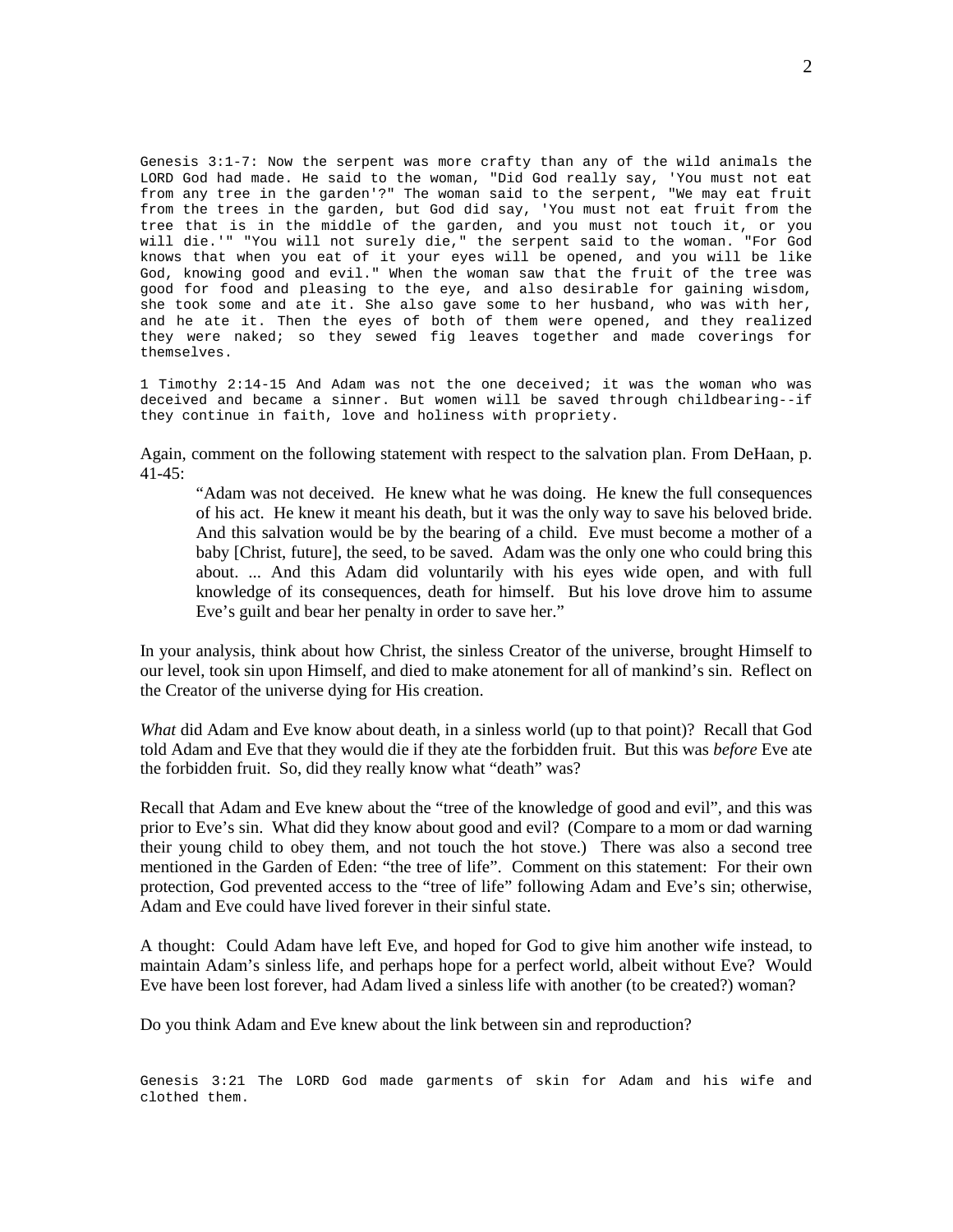Hebrews 9:22b "... without the shedding of blood, there is no forgiveness."

What saves us? Is it our balance of "good works" versus bad when measured on a scale of some kind, or is it God's grace? Comment on the three elements of an acceptable sacrifice, and see how Christ fits into the picture. From DeHaan, page 70:

"We repeat once more the three elements of an acceptable atoning sacrifice:

- 1. It must be God's gift, and His work alone.
- 2. It must be by the death of an innocent substitute.
- 3. It must be by the shedding of blood."

Genesis 4:3-10 In the course of time Cain brought some of the fruits of the soil as an offering to the LORD. But Abel brought fat portions from some of the firstborn of his flock. The LORD looked with favor on Abel and his offering, but on Cain and his offering he did not look with favor. So Cain was very angry, and his face was downcast. Then the LORD said to Cain, "Why are you angry? Why is your face downcast? If you do what is right, will you not be accepted? But if you do not do what is right, sin is crouching at your door; it desires to have you, but you must master it." Now Cain said to his brother Abel, "Let's go out to the field." And while they were in the field, Cain attacked his brother Abel and killed him. Then the LORD said to Cain, "Where is your brother Abel?" "I don't know," he replied. "Am I my brother's keeper?" The LORD said, "What have you done? Listen! Your brother's blood cries out to me from the ground.

#### From DeHaan, page 71-75:

"So God rejected Cain's sincere, earnest religion of works. On the other hand, God accepted Abel's offering ... Why respect Abel's offering? Simply because he fulfilled God's requirements for an acceptable atonement:

- 1. He brought a lamb (a firstling of the flock).
- 2. He put it to death upon the altar; and
- 3. It was by the shedding of blood.

... Satan deceived Adam and Cain, making them feel they could do something to be saved, or at least help God a little bit in the work. ... Yet, until a person is willing to admit that he cannot do anything, but must rely completely on the grace of God, he cannot be saved.

1 Peter 1:18-21 For you know that it was not with perishable things such as silver or gold that you were redeemed from the empty way of life handed down to you from your forefathers, but with the precious blood of Christ, a lamb without blemish or defect. He was chosen before the creation of the world, but was revealed in these last times for your sake. Through him you believe in God, who raised him from the dead and glorified him, and so your faith and hope are in God.

GEN 3:1 Now the serpent was more crafty than any of the wild animals the LORD God had made. He said to the woman, "Did God really say ..."

The book of Genesis is under attack today more than ever. Did God create the universe through the process of evolution billions of years ago? Were there billions of years of trial and error, random chance, mutations, an evolution of animals to man, untold numbers of deaths of animals for millions of years before Adam, etc? Is the book of Genesis a myth? Was there ever a Garden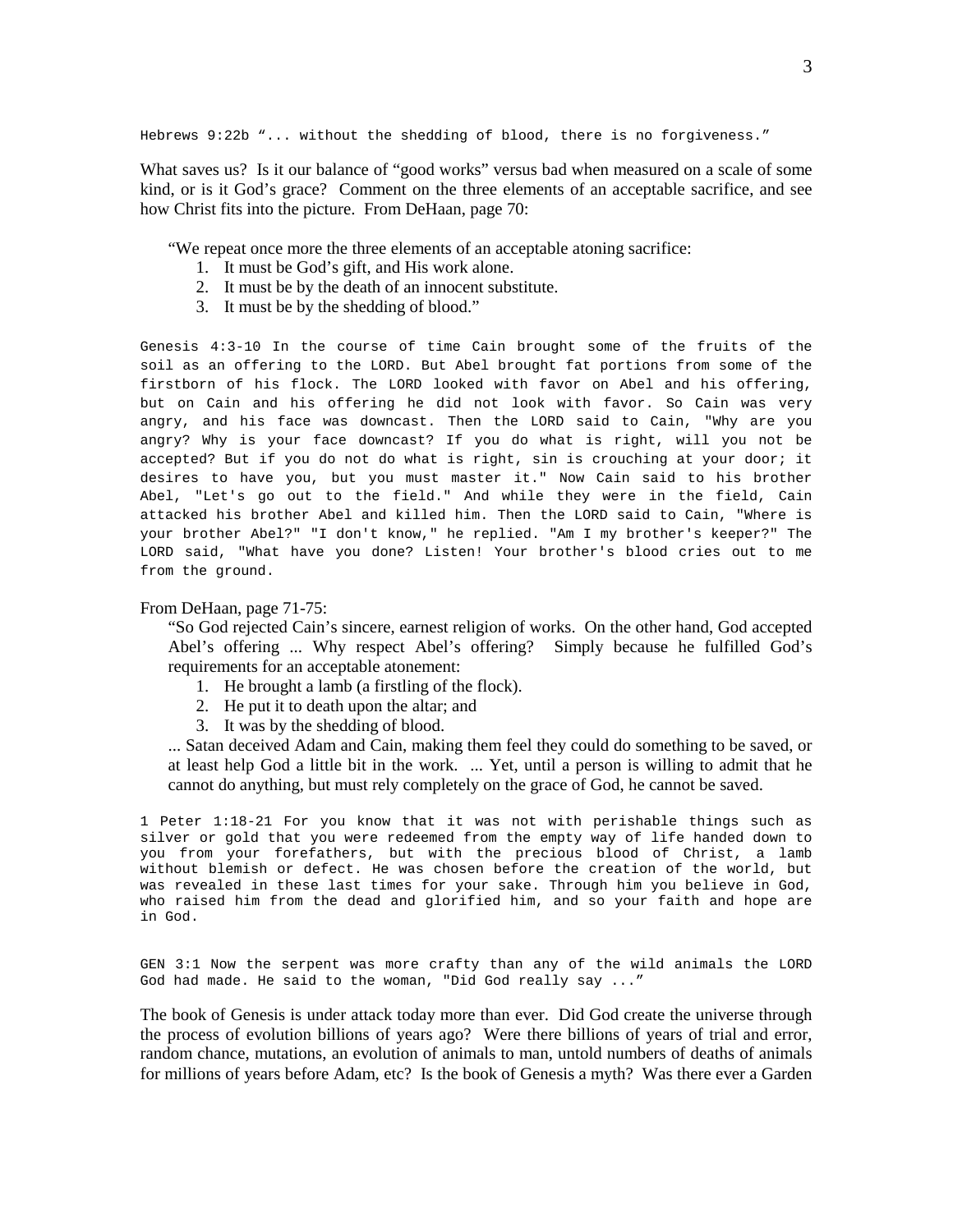of Eden? Did creation fall *before*, or *after*, Adam? Comment on the following statement from DeHaan, page 76, in light of the integrity of the book of Genesis:

"No wonder Satan so relentlessly and persistently attacks the first few books of the Bible, and especially the Book of Genesis. As we see these pictures of Christ in this first book of the Bible, we can see through the Devil's scheme of attack, for once he has disproved the Book of Genesis, the whole structure of redemption falls to the ground. Genesis is the very rock foundation of God's redemptive program. Disprove the Book of Genesis, and we are left without an answer to the creation of the universe, the cause of death, and the presence of sin. And without the record of Genesis as to the beginning of sin, the cause of death, and God's provision, we are left without an answer to every problem of life. If Genesis is not true, then where did sin originate? How shall we explain sickness, diseases, suffering, warfare, violence, bloodshed and death? The Book of Genesis gives us the only answer."

#### **The Flood of Noah**

The days of Noah were days in which the world was filled with violence and sin. Judgment came in the form of a global flood. The days of Sodom and Gomorrah were similar; judgment came in the form of fire and brimstone.

Genesis 6:5-13 The LORD saw how great man's wickedness on the earth had become, and that every inclination of the thoughts of his heart was only evil all the time. The LORD was grieved that he had made man on the earth, and his heart was filled with pain. So the LORD said, "I will wipe mankind, whom I have created, from the face of the earth--men and animals, and creatures that move along the ground, and birds of the air--for I am grieved that I have made them." But Noah found favor in the eyes of the LORD. This is the account of Noah. Noah was a righteous man, blameless among the people of his time, and he walked with God. Noah had three sons: Shem, Ham and Japheth. Now the earth was corrupt in God's sight and was full of violence. God saw how corrupt the earth had become, for all the people on earth had corrupted their ways. So God said to Noah, "I am going to put an end to all people, for the earth is filled with violence because of them. I am surely going to destroy both them and the earth.

The Flood, the Ark, and Noah and his family were planned for, by God. God designed the Ark himself, and gave instructions for how Noah and his family could be saved. The Ark is a type of Christ, offering salvation from judgment and destruction. There was only one Ark, and note that it was the *only* place of refuge.

In continuing our discussion on the integrity of the book of Genesis, and what we talked about last week, comment on the following statement from DeHaan, page 88:

"The teaching widely disseminated [even by some Christians] ... is that [Genesis] is not an accurate or literal account of the creation of the earth and man, of the entrance of sin, and of the early history of Abraham. It is characterized as entirely mythical, on a level with pagan mythology, fables and folklore. Two of the areas being most viciously attacked in recent days are the account of the Flood of Noah as recorded in Genesis chapters 6 to 9; and the record of the destruction of Sodom and Gomorrah as recorded in Genesis 19. Yet is was these two events which Jesus singled out to indicate what He thought of the account in the Book of Genesis ... He goes out of His way to place His seal of endorsement upon these two accounts."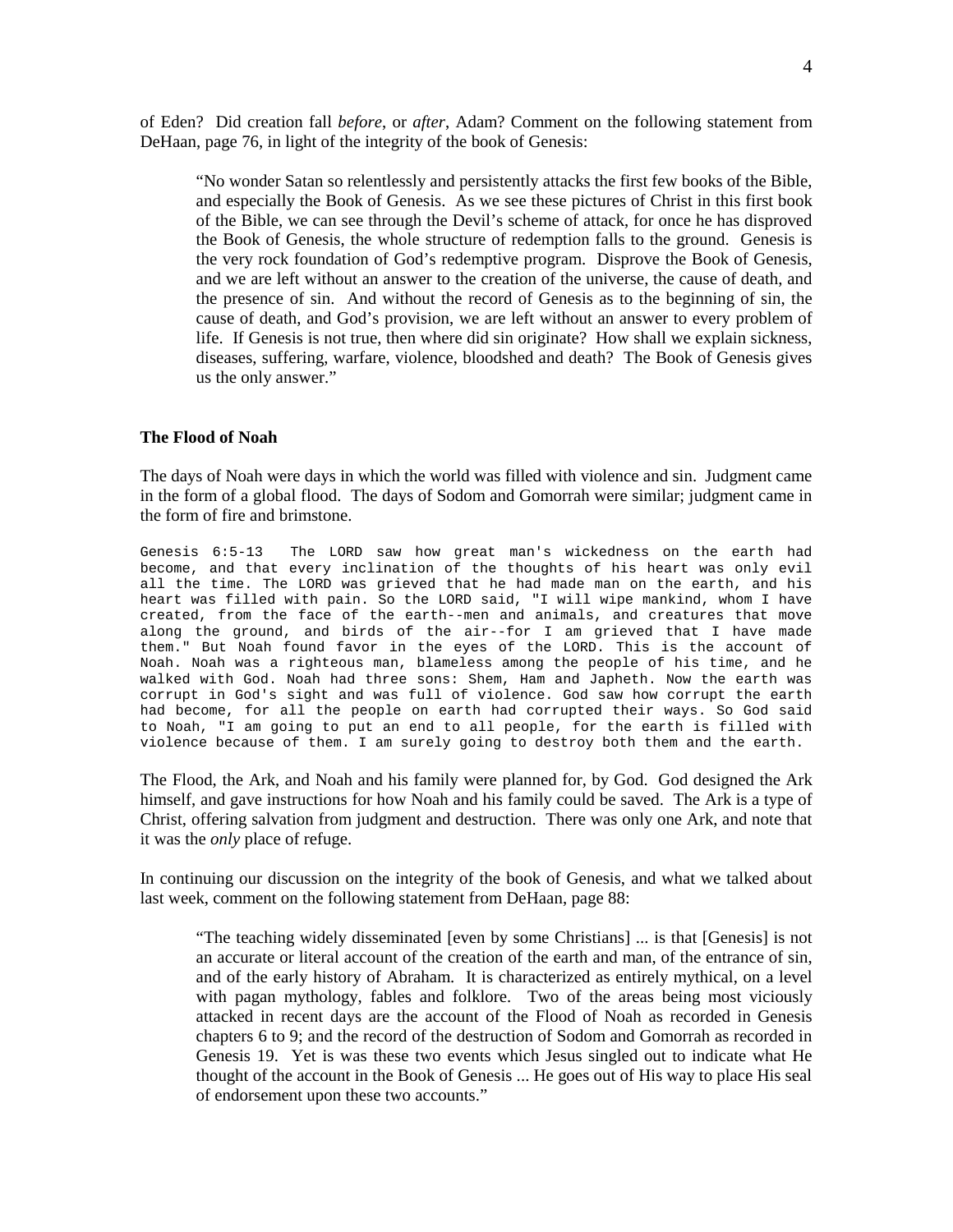Genesis 3:1 "[The serpent, Satan] said to the woman, "Did God really say...?"

The Flood is a picture of the coming 7-year tribulation of the end-time: God's provision for a remnant of people to be brought through the Great Tribulation by Jesus Christ, their "Ark" of safety. Jesus said:

Matthew 24:37-39: As it was in the days of Noah, so it will be at the coming of the Son of Man. For in the days before the flood, people were eating and drinking, marrying and giving in marriage, up to the day Noah entered the ark; and they knew nothing about what would happen until the flood came and took them all away. That is how it will be at the coming of the Son of Man.

There were 3 groups of people described in the Flood:

- 1. Those who were *removed* from the Flood altogether.
- 2. Those who safely *passed through* the Flood:
- 3. Those who *perished* in the Flood—all others.

The first category refers to one special person who was taken alive from Earth, right to Heaven (without dying). Other terms for this event are the words "translated" or "raptured". Many years before the Flood, Enoch was taken alive from Earth to heaven (circa. 3000 BC). His son Methuselah is the oldest person mentioned in the Bible (at age 969); yet note that Methuselah died *before* his father. The answer to this apparent paradox lies in the fact that Enoch was one of two people mentioned in the Bible who did not die before being taken to Heaven; the other is Elijah (circa. 600 BC).

The second category refers to the 8 people on the Ark: Noah and his wife, and their 3 sons and their wives.

The third category is by far the largest of all; it includes all people on Earth besides those on the Ark, and of course, all animals other than those on the Ark.

In what ways do these 3 types of individuals mirror those in the future before Christ's second coming?

If your eschatological model of the end times involves a pre-tribulational rapture, then the 3 categories are neatly summarized as follows:

- 1. Those who are removed from the Tribulation altogether (raptured believers).
- 2. The remnant who pass through the Tribulation (e.g., faithful Israel, i.e., Jews being brought to Christ, who accept Christ as their Saviour during the Tribulation). The *Tribulation* is the 7-year period spoken of by the prophet Daniel. It is the Time of Jacob's Trouble, or the "70th week of Daniel". The *Great Tribulation* refers to the second half of this 7-year period, when it is believed that Satan's attack will be greatest.
- 3. A great many unbelievers who will perish.

Incidentally, DeHaan states that there is not even one verse in the Bible to indicate that there will be a worldwide revival of non-Christians becoming Christians before the return of Christ.

In "The Berean Call" of September 2005, p. 3, Dave Hunt comments: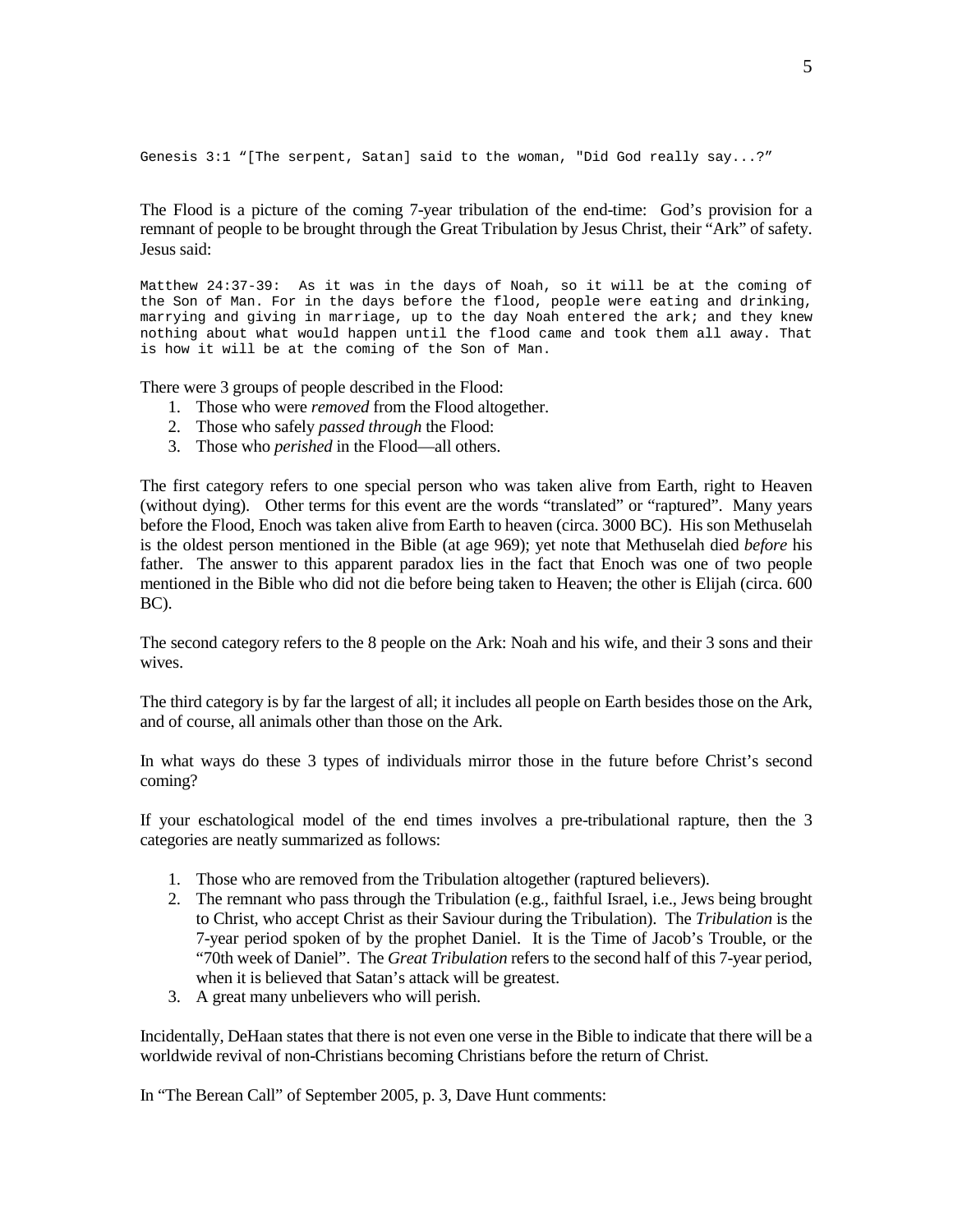"God has wept for 3,000 years over the sins of His people Israel, sending His prophets day and night, year after year, warning them to repent so He would not be forced to pour out His wrath upon them."

 "Today's advancing technology only gives man a loftier platform from which to shake his puny fist in his Creator's face."

Jeremiah 7:25 From the time your forefathers left Egypt until now, day after day, again and again I sent you my servants the prophets.

Jeremiah 11:7 From the time I brought your forefathers up from Egypt until today, I warned them again and again, saying, "Obey me."

Jeremiah 25:4-5 And though the LORD has sent all his servants the prophets to you again and again, you have not listened or paid any attention. They said, "Turn now, each of you, from your evil ways and your evil practices, and you can stay in the land the LORD gave to you and your fathers for ever and ever.

# **Abraham and Isaac**

Some parallels about how Isaac was a *type* of Christ, follow.

Like Christ, Isaac was promised long before he was born. God first made his promise of a son (Isaac) to Abraham 25 years before Isaac was born. God promised the Messiah (Christ, Saviour) about 4000 years before He (Christ) was born. "Christ" and "Messiah" both mean "the anointed one" (i.e., the anointed one of God: the Saviour of the world).

Christ was born of a virgin. Isaac was born to Abraham and Sara long after Abraham and Sara passed child-bearing years. In both cases, this was a miracle.

God named both Isaac and Jesus before they were born. In Jesus' case, his name was mentioned in Isaiah 7:14, about 700 years in advance.

Abraham wondered when his promised son (Isaac) would be born. He waited many years, but it came about. Israel wondered for hundreds of years (actually thousands) when their Messiah would be born. But, it too, happened at the right moment: "in the fullness of time". Today, the Jewish people are still looking for the *first* coming of their Messiah, not realizing that He has already come, and will be coming back a second time—again "in the fullness of time". This time, however, Christ will not come as a suffering servant, meek and gentle, but in all power and majesty. The Jewish people did not realize that there were 2 phases of the Messiah's coming: first as a suffering servant to be offered as a sacrifice for the sins of the world ("the lamb slain from the foundation of the world"), and second, in all power and glory, exercising judgment (the picture in Revelation).

Most importantly, as a type of Christ, Isaac was offered up as a sacrifice, on what we would call the Temple Mount (or close to it) today—as a picture of what Christ would do many years later (i.e., in 32 AD). In particular, as a test (although Abraham did not know it at the time), God told Abraham to sacrifice his son, his "one and only son" (shades of Christ), and to take him to Mt. Moriah for the sacrifice. Mount Moriah and Mount Calvary appear to be synonymous. Furthermore, recall that animal sacrifices took place at the Temple. The animal sacrifices pointed forward to the day when God Himself would die for his creation.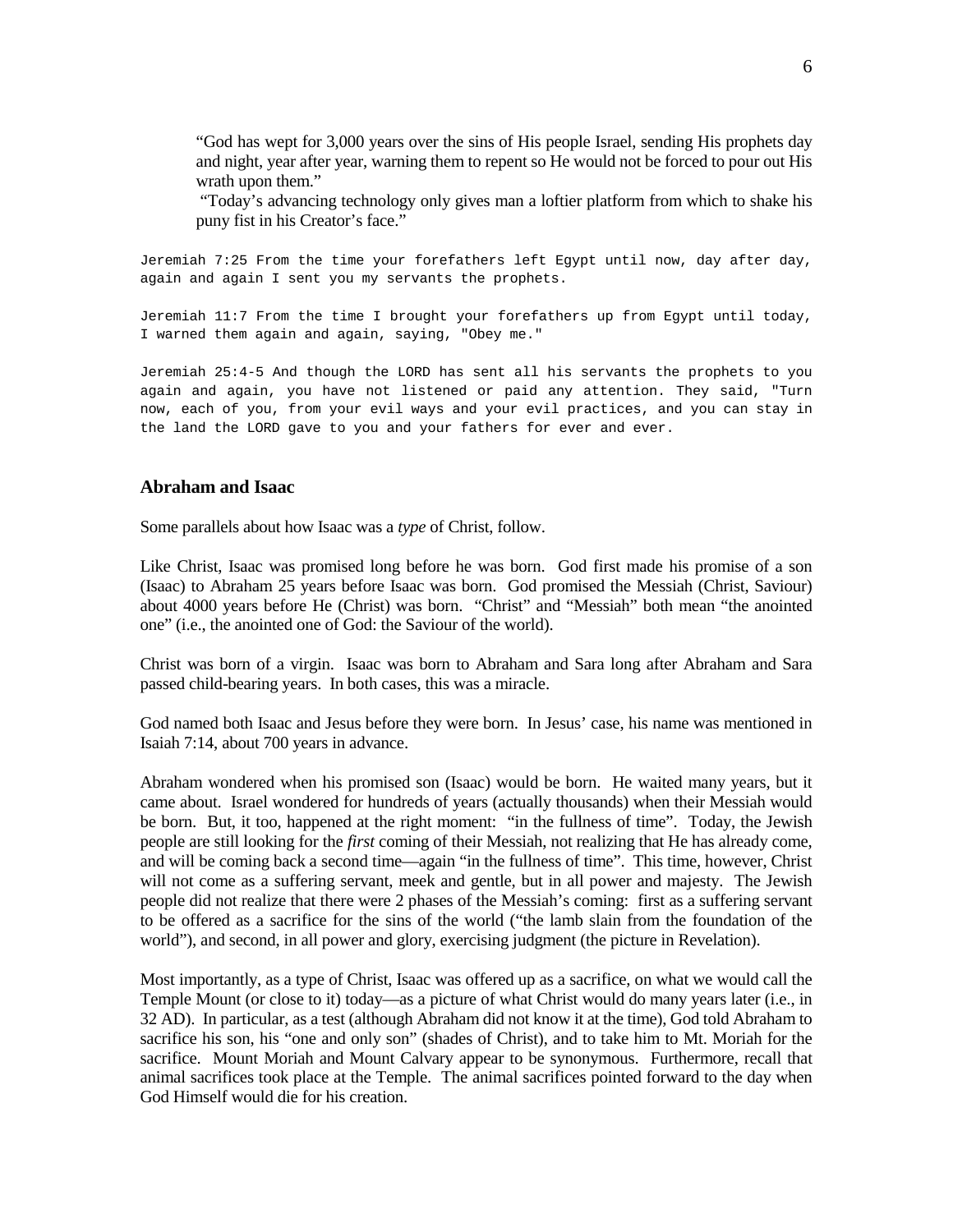Genesis 22:2 Then God said, "Take your son, your only son, Isaac, whom you love, and go to the region of Moriah. Sacrifice him there as a burnt offering on one of the mountains I will tell you about."

2 Chronicles 3:1 Then Solomon began to build the temple of the LORD in Jerusalem on Mount Moriah, where the LORD had appeared to his father David. It was on the threshing floor of Araunah the Jebusite, the place provided by David.

Abraham was directed to go in faith to Mount Moriah, and Isaac obediently went. It was a 3-day journey to get to Mount Moriah—shades of the 3 days between the time Christ died on the cross and His resurrection from the dead. During the 3-day trip to Mount Moriah, Abraham must have thought that his son was already as good as dead, especially since Abraham brought wood for the sacrifice, fire for the offering, and a knife with which to slay his son. Note that Abraham laid the wood for the offering on Isaac, and it is interesting to note that Isaac did not appear to offer any resistance.

Genesis 22:1-19 Some time later God tested Abraham. He said to him, "Abraham!" "Here I am," he replied. Then God said, "Take your son, your only son, Isaac, whom you love, and go to the region of Moriah. Sacrifice him there as a burnt offering on one of the mountains I will tell you about." Early the next morning Abraham got up and saddled his donkey. He took with him two of his servants and his son Isaac. When he had cut enough wood for the burnt offering, he set out for the place God had told him about. On the third day Abraham looked up and saw the place in the distance. He said to his servants, "Stay here with the donkey while I and the boy go over there. We will worship and then we will come back to you." Abraham took the wood for the burnt offering and placed it on his son Isaac, and he himself carried the fire and the knife. As the two of them went on together, Isaac spoke up and said to his father Abraham, "Father?" "Yes, my son?" Abraham replied. "The fire and wood are here," Isaac said, "but where is the lamb for the burnt offering?" Abraham answered, "God himself will provide the lamb for the burnt offering, my son." And the two of them went on together. When they reached the place God had told him about, Abraham built an altar there and arranged the wood on it. He bound his son Isaac and laid him on the altar, on top of the wood. Then he reached out his hand and took the knife to slay his son. But the angel of the LORD called out to him from heaven, "Abraham! Abraham!" "Here I am," he replied. "Do not lay a hand on the boy," he said. "Do not do anything to him. Now I know that you fear God, because you have not withheld from me your son, your only son." Abraham looked up and there in a thicket he saw a ram caught by its horns. He went over and took the ram and sacrificed it as a burnt offering instead of his son. So Abraham called that place The LORD Will Provide. And to this day it is said, "On the mountain of the LORD it will be provided." The angel of the LORD called to Abraham from heaven a second time and said, "I swear by myself, declares the LORD, that because you have done this and have not withheld your son, your only son, I will surely bless you and make your descendants as numerous as the stars in the sky and as the sand on the seashore. Your descendants will take possession of the cities of their enemies, and through your offspring all nations on earth will be blessed, because you have obeyed me." Then Abraham returned to his servants, and they set off together for Beersheba. And Abraham stayed in Beersheba.

Romans 4:19-22 Without weakening in his faith, he [Abraham] faced the fact that his body was as good as dead--since he was about a hundred years old--and that Sarah's womb was also dead. Yet he did not waver through unbelief regarding the promise of God, but was strengthened in his faith and gave glory to God, being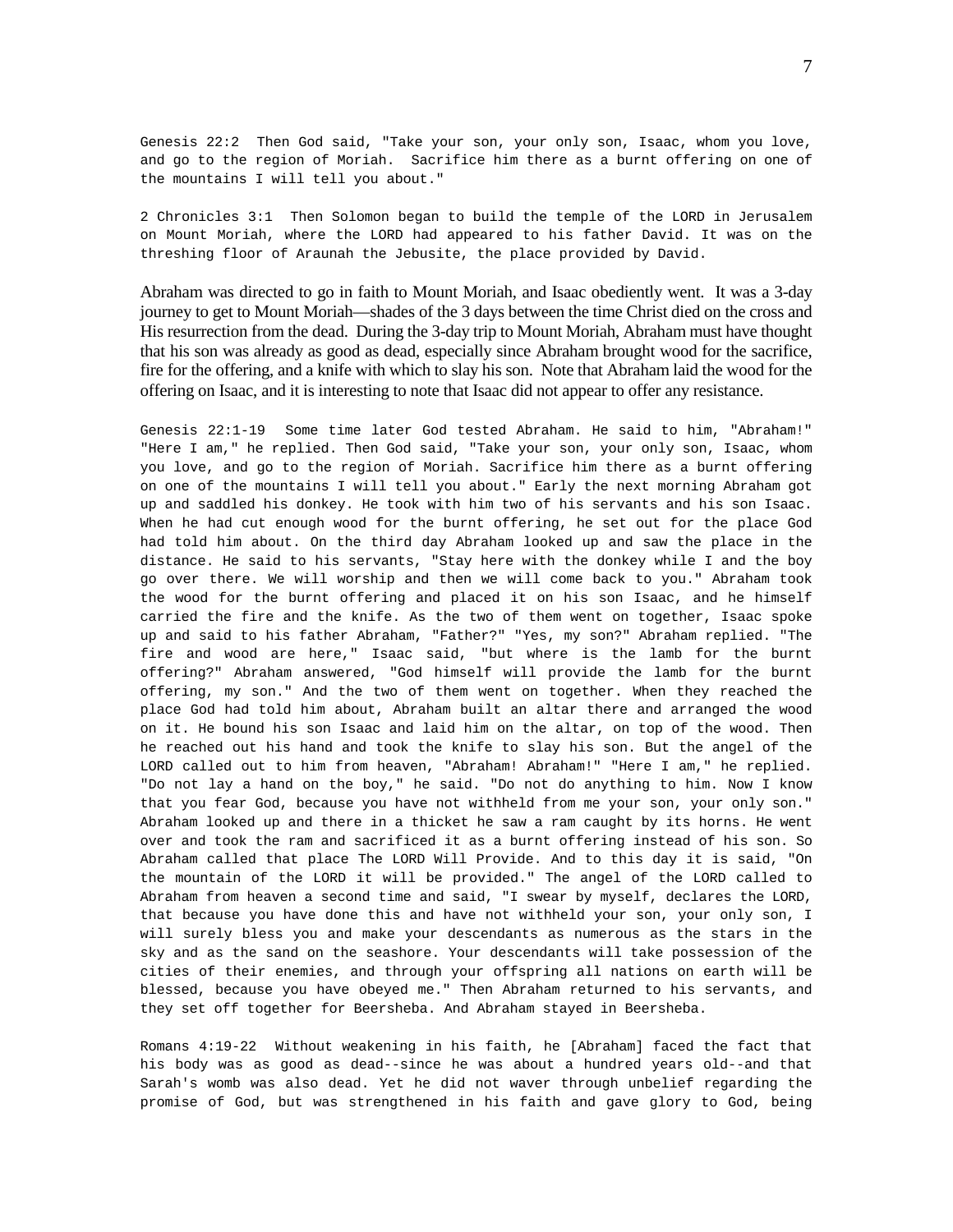fully persuaded that God had power to do what he had promised. This is why "it was credited to him as righteousness."

Galatians 3:8 The Scripture foresaw that God would justify the Gentiles by faith, and announced the gospel in advance to Abraham: "All nations will be blessed through you."

Hebrews 11:11-19 By faith Abraham, even though he was past age--and Sarah herself was barren--was enabled to become a father because he considered him faithful who had made the promise. And so from this one man, and he as good as dead, came descendants as numerous as the stars in the sky and as countless as the sand on the seashore. All these people were still living by faith when they died. They did not receive the things promised; they only saw them and welcomed them from a distance. And they admitted that they were aliens and strangers on earth. People who say such things show that they are looking for a country of their own. If they had been thinking of the country they had left, they would have had opportunity to return. Instead, they were longing for a better country--a heavenly one. Therefore God is not ashamed to be called their God, for he has prepared a city for them. By faith Abraham, when God tested him, offered Isaac as a sacrifice. He who had received the promises was about to sacrifice his one and only son, even though God had said to him, "It is through Isaac that your offspring will be reckoned." Abraham reasoned that God could raise the dead, and figuratively speaking, he did receive Isaac back from death.

#### Recall the crucifixion of Christ:

John 19:16-18 Finally Pilate handed him over to them to be crucified. So the soldiers took charge of Jesus. Carrying his own cross, he went out to the place of the Skull (which in Aramaic is called Golgotha). Here they crucified him, and with him two others--one on each side and Jesus in the middle.

1 Corinthians 15:3-4 For what I received I passed on to you as of first importance: that Christ died for our sins according to the Scriptures, that he was buried, that he was raised on the third day according to the Scriptures,

DeHaan poses some interesting questions: How much did the father, Abraham, actually know about the typical prophetic meaning of this sacrifice of his son? Did Abraham understand the meaning of it, or was he just obeying God? While Abraham and Isaac were certainly obedient, note above that Scripture says that the gospel was preached to Abraham.

We know that Christ is referred to in Scripture as the "Lamb of God", and the "lamb slain from the foundation of the world". In other words, before the world was created, God already knew that his Son would die for fallen humanity. Let us revisit Genesis 22:7-8, as quoted above:

Genesis 22:7-8 Isaac spoke up and said to his father Abraham, "Father?" "Yes, my son?" Abraham replied. "The fire and wood are here," Isaac said, "but where is the lamb for the burnt offering?" Abraham answered, "God himself will provide the lamb for the burnt offering, my son." And the two of them went on together.

The King James Version of the Bible translates the same passage as follows:

Genesis 22:7-8 And Isaac spake unto Abraham his father, and said, My father: and he said, Here am I, my son. And he said, Behold the fire and the wood: but where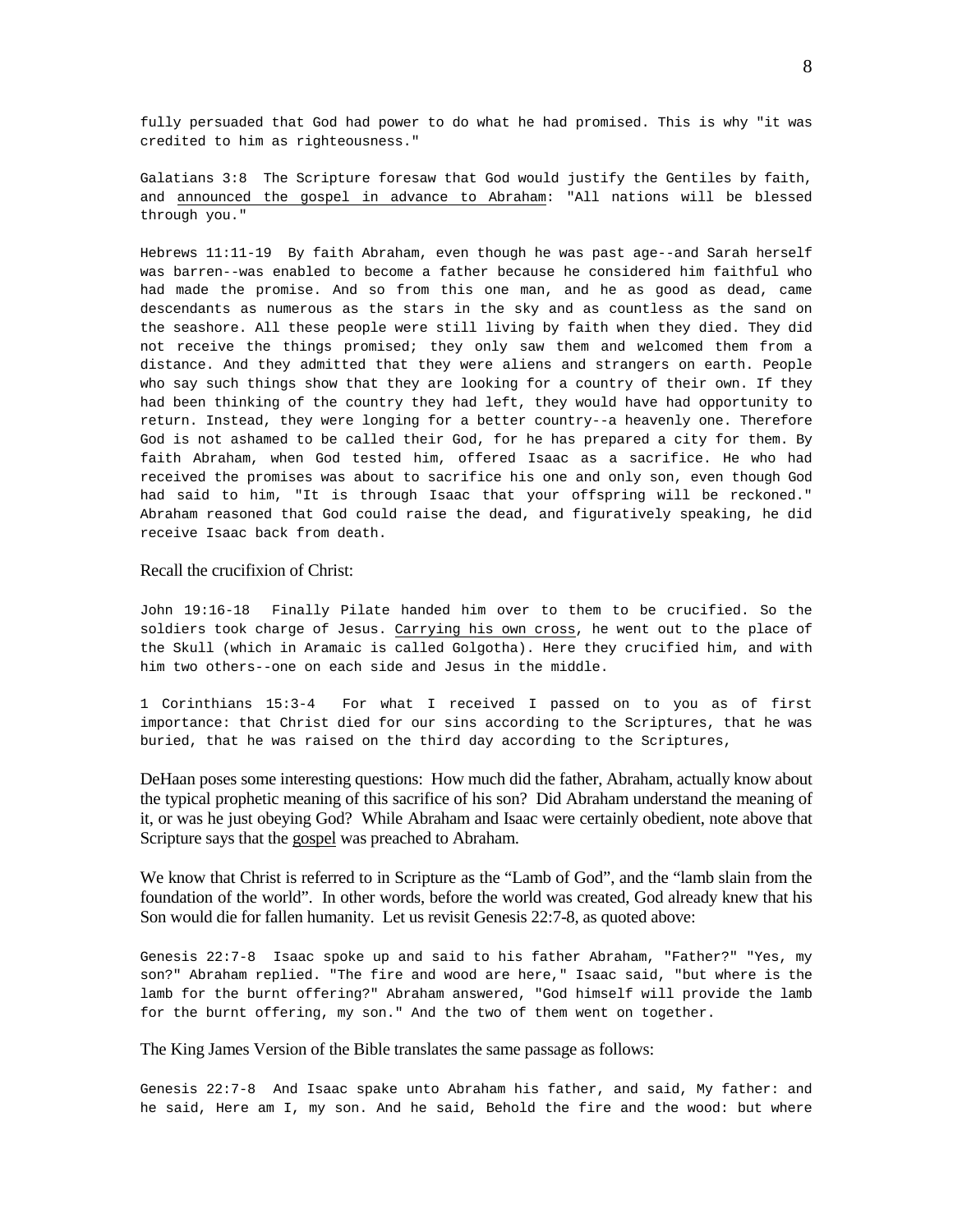is the lamb for a burnt offering? And Abraham said, My son, God will provide himself a lamb for a burnt offering: so they went both of them together.

Genesis 22:9-10 When they reached the place God had told him about, Abraham built an altar there and arranged the wood on it. He bound his son Isaac and laid him on the altar, on top of the wood. Then he reached out his hand and took the knife to slay his son.

DeHaan comments that Isaac offered no resistance at all, even though he could easily have overpowered his aged father. 2000 years later, before his death on the Cross, Christ prayed to God the Father: "Not my will but thine be done."

Given the promise of God to make Abraham's descendants (through Isaac) numerous, and the promised seed (Christ) to come in the bloodline of Abraham and Isaac, Abraham must have reasoned that God would resurrect Isaac from the dead—if indeed Abraham were to sacrifice his son.

What do you think is meant by the following Scripture:

John 8:56-59 Your father Abraham rejoiced at the thought of seeing my [Jesus's] day; he saw it and was glad." "You are not yet fifty years old," the Jews said to him, "and you have seen Abraham!" "I tell you the truth," Jesus answered, "before Abraham was born, I am!" At this, they picked up stones to stone him, but Jesus hid himself, slipping away from the temple grounds.

After Abraham came down from Mount Moriah, Isaac is not seen again after his "resurrection" until he goes out in to the field to meet Rebehah, his bride. DeHaan writes on page 149-151:

"But where was Isaac? He is not mentioned. Then follows Genesis 23, recording the death of Sarah. (Sarah represents the nation of Israel.) But in the whole account of the death and burial of Sarah, Isaac is never once mentioned. Surely we can see here the dispensational lesson in the death of Sarah. After Jesus, the Greater Son of Abraham, was slain on Calvary, He disappeared and the nation of Israel is set aside and buried, as it were, without her Messiah..."

"Then after Sarah was dead, Abraham sent his servant Eliezer to bring back a bride for Isaac. Probably nowhere in the Bible is there found a picture as complete and beautiful of the calling out of the bride for the Lord Jesus Christ as we have in this type in Genesis 24. Isaac was Abraham's only son. When this son was forty years old, Abraham called his servant, Eliezer, which means 'God's helper or guide,' to go into a far country and bring back a bride for his son. You recall how he set out into a far country and brought back Rebekah after meeting her at the well in Laban's sheepfold. When this servant of Abraham, who typifies the Holy Spirit, met Rebekah, he showed her the riches of Isaac, and told her the purpose for which he had come ..."

- "1. She was asked to believe a man [Eliezer] she had never met before.
- 2. She was requested to go to a land from which she was never to return.
- 3. She was asked to marry a man whom she as yet had never seen."

"God the Father too had an only Son. After He had offered Him up to die on the cross of Calvary, He too sent His servant, the Holy Spirit, represented and typified by Eliezer, into the far country of this old, wicked world to call out a bride, the Church, for His Son, the Lord Jesus. And that Servant was sent out on Pentecost [i.e., the giving of the Holy Spirit to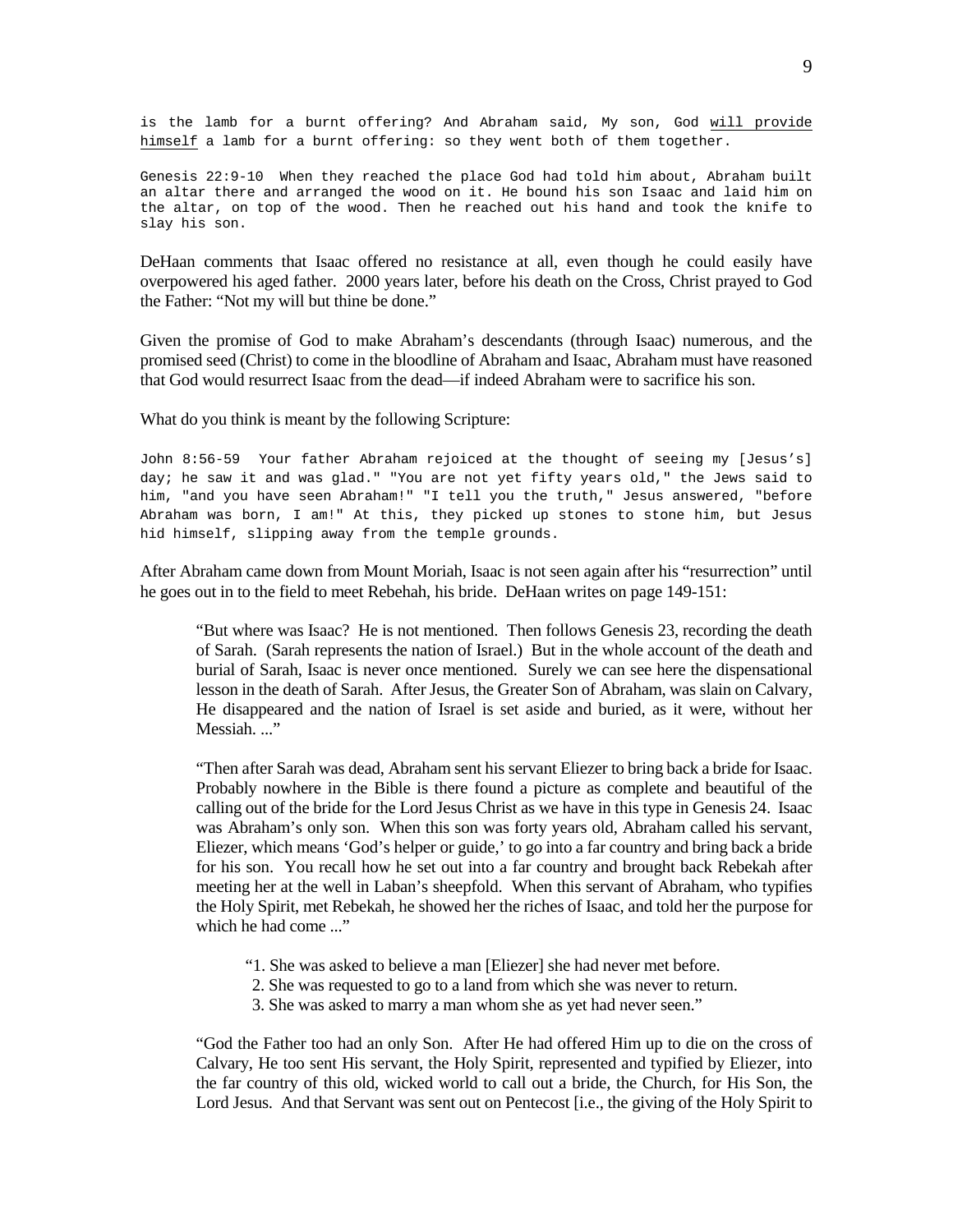the Church, on the anniversary of the date in the Jewish calendar in which Moses was given the law (Torah) on Mount Sinai] and has been on this journey now for nineteen hundred years, asking men and women to come and become the bride of the Master's Son. ..."

"1. Believe a person you have never met before [... the Holy Spirit of God].

2. Go with Him, and allow Him to lead and guide you by faith into a far country from which you will never return as you leave.

3. Be married to a man whom you have never seen before."

On page 153, DeHaan writes:

"Beyond question, the journey which Rebekah was asked to make with this man, Eliezer, seemed long and wearisome and endless at times, and yet one can but imagine the joy which must have thrilled her heart when the journey came to an end, and she found that Isaac was far more than all her expectations had ever been able to imagine."

# **More Types: Other Brides**

Jacob was the second born son of Isaac. Esau, the firstborn, gave up his birthright, and passed it on to Jacob. Adam, the first man on Earth, had claim to the dominion of the Earth, and forfeited his right because of sin—and the second "Adam", namely Jesus Christ, will pick up this birthright. Hated by his brother, Jacob fled into exile where he married a bride, and then returned to claim his possession.

On pages 159-160, DeHaan writes:

"And now there follows a beautiful dispensational picture. In this house of Laban in the far country were two daughters, Leah and Rachel. Now these two were to become the wives of Jacob. By agreement he was to have Rachel only as his wife, for whom he labored seven long years. But at the end of the seven years he did not receive Rachel, but Leah, her sister, became his first wife. He served seven additional years for Rachel. But Leah became fruitful and gave birth to a family of children while Rachel remained barren and childless. Finally Rachel in her distress and agony began to cry unto the Lord, and when she did, God heard her prayer and she too became the mother of children. Jacob had chosen Rachel first, but she was set aside and Leah took her place..."

"Leah represents the Church of the Lord Jesus; Rachel, the nation of Israel. He desired her first, but when He came to present Himself to her nineteen hundred years ago, He did not receive her, but she rejected Him, and now Rachel is barren and despised, and Leah, the Church, is bearing fruit in the millions of the redeemed who are being brought in during this present dispensation. Israel today as represented by Rachel is an empty vine, while the Church is fulfilling the purposes of God. But Israel like Rachel, according to Scripture, shall yet bear. ... The time is coming when Leah, the Church, will be taken up, and God will again begin to deal with Israel; they shall look upon Him whom they have pierced and accept Him. He will turn their captivity and gather them from all the nations whither they have been driven, and they shall be settled in their own land and become the great and wonderful heritage of the Lord and the instrument by which millions upon millions will be turned to Jehovah, their Lord and their God.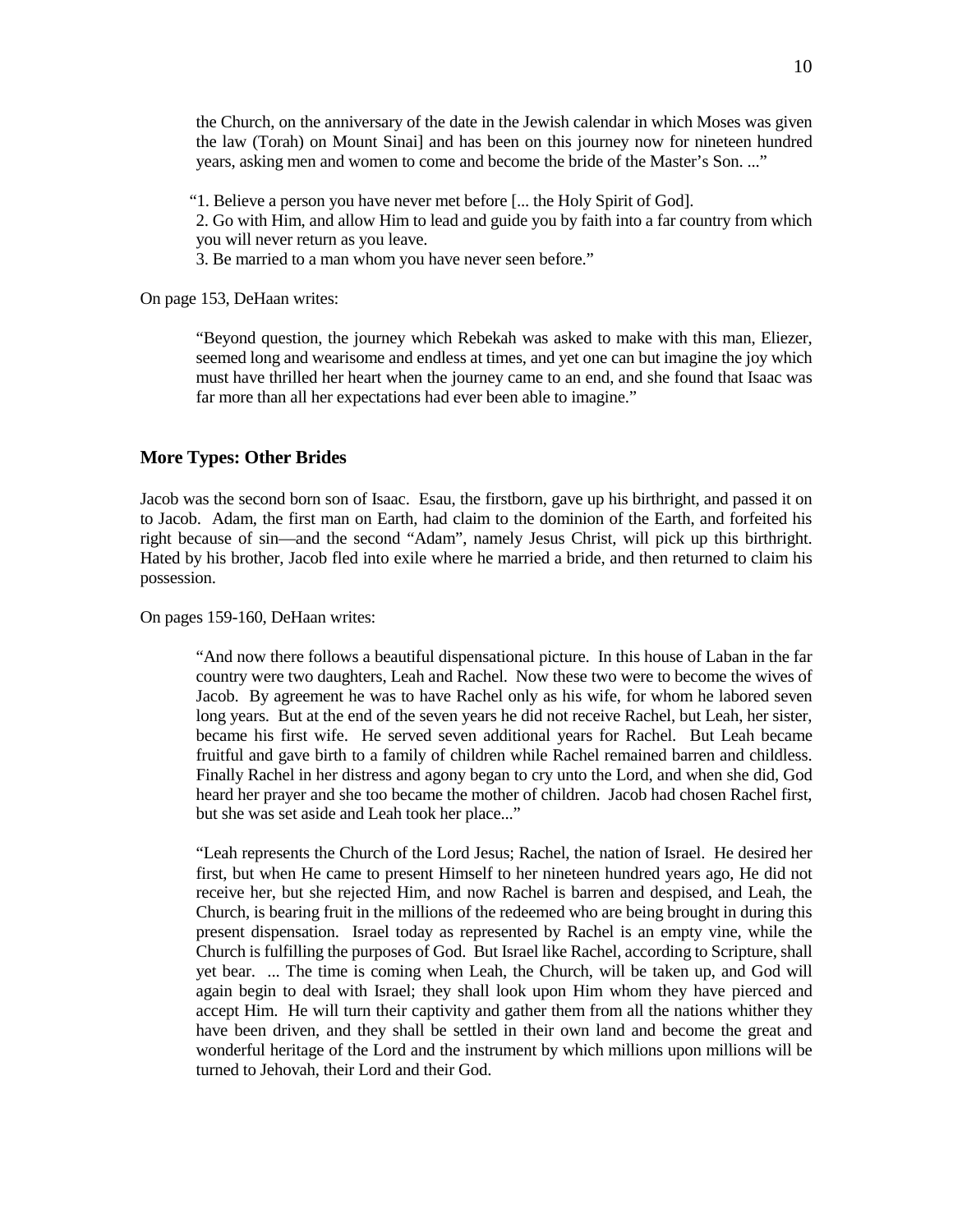Joseph, the son of Jacob, was also hated by his brothers, sold into slavery for 30 pieces of silver, banished into a far country, and forgotten. Later, he was exalted to the second highest position in Egypt. There, he obtained a Gentile bride, and later redeemed the same brothers who had sold him into slavery.

Moses, too, was rejected the first time by his brethren [while in Egypt], and then he went away into a fair country where he received a Gentile bride, and then he returned and was accepted by his own people—leading them out of Egypt during the Exodus, and towards the Promised Land.

David was anointed as King over Israel, but was rejected by the people; so, he fled into the land of the Philistines, where he received a Gentile bride. After the death of Saul, he returned to be accepted by the people, and he became Israel's greatest king.

# **Other Types: Names**

Jacob means "he deceives" or "he grasps the heel". His name was changed to Israel, meaning "the prince of God" or "he struggles with God". Contrast: Jacob struggling with humans, and Jacob struggling with God. (In Genesis 32, Jacob wrestled with God, in the wilderness). This may be indicative of Israel's history: a struggle with others, and a struggle with God.

Joseph had two names: one given to him at birth (Joseph, meaning "adding to" or "increasing"), and another when he was exalted to leadership in Egypt:

Genesis 41:42-45 Then Pharaoh took his signet ring from his finger and put it on Joseph's finger. He dressed him in robes of fine linen and put a gold chain around his neck. He had him ride in a chariot as his second-in-command, and men shouted before him, "Make way!" Thus he put him in charge of the whole land of Egypt. Then Pharaoh said to Joseph, "I am Pharaoh, but without your word no one will lift hand or foot in all Egypt." Pharaoh gave Joseph the name Zaphenath-Paneah and gave him Asemath daughter of Potiphera, priest of On, to be his wife. And Joseph went throughout the land of Egypt.

Zaphenath-Paneah means "the revealer of secrets". Christ is the ultimate revealer/knower of secrets.

Jesus, too, has more than one name:

Revelation 19:11-12 I saw heaven standing open and there before me was a white horse, whose rider is called Faithful and True. With justice he judges and makes war. His eyes are like blazing fire, and on his head are many crowns. He has a name written on him that no one knows but he himself.

# **Joseph**

Joseph was a shepherd. Christ is the Great Shepherd.

Joseph was hated by his brothers because he exposed evil. Christ also exposed evil, and many people (most) don't like Him because of it.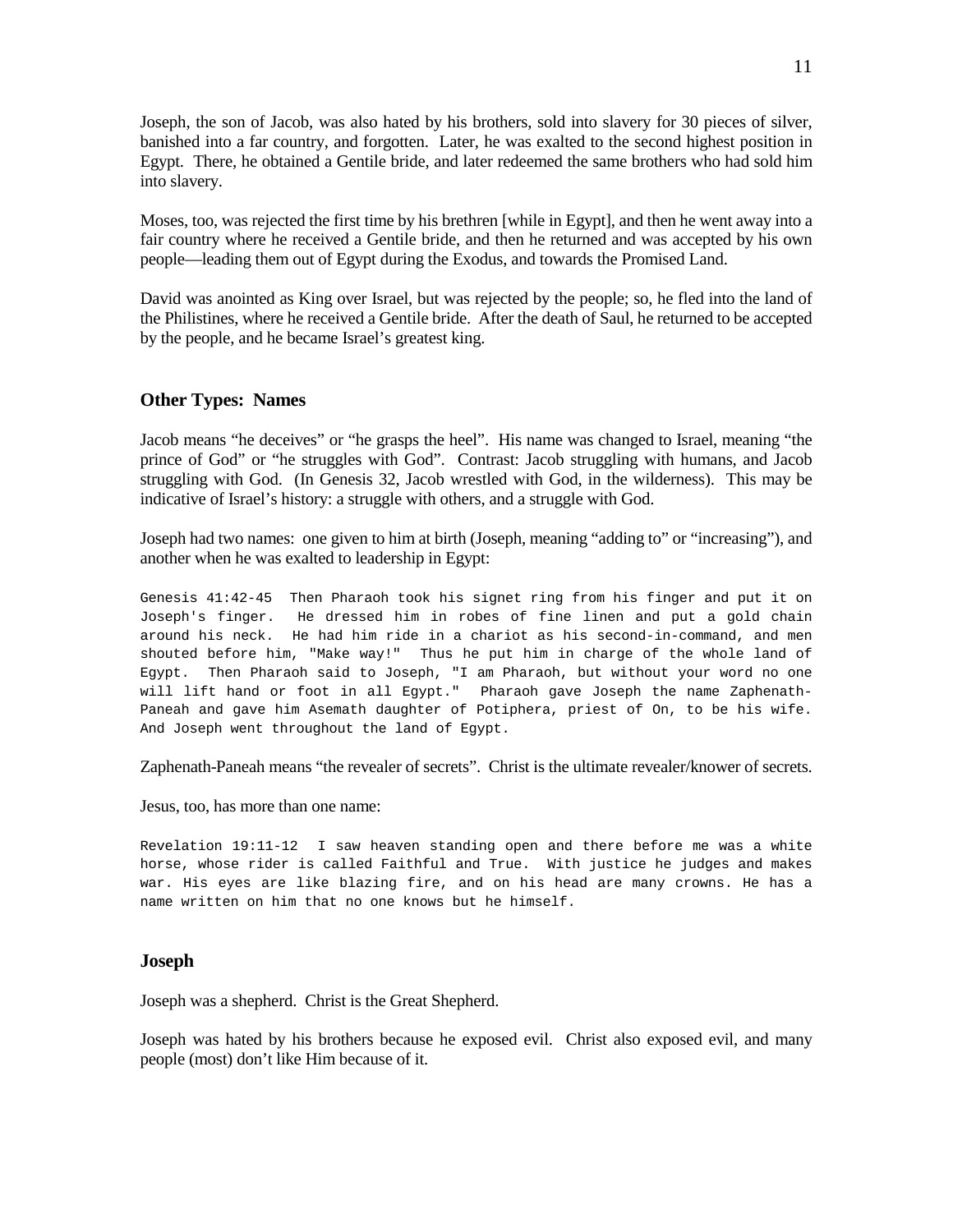Genesis 37:2 This is the account of Jacob. Joseph, a young man of seventeen, was tending the flocks with his brothers, the sons of Bilhah and the sons of Zilpah, his father's wives, and he brought their father a bad report about them.

John 7:7 The world cannot hate you, but it hates me [Jesus] because I testify that what it does is evil.

Joseph was beloved by his Father, Jacob. Jesus was the beloved Son of God. Two of the dreams Joseph had were:

(a) Sheaves of wheat that bowed down to him [i.e., his brothers bowing down to him]. DeHaan says that the field is the world, and this dream speaks of earthly sovereignty.

(b) The sun, moon, and eleven stars bowing down to him. DeHaan says this points to heavenly sovereignty. Joseph points to Jesus, who will some day reign as sovereign Lord and King over all.

Genesis 37:5-11 Joseph had a dream, and when he told it to his brothers, they hated him all the more. He said to them, "Listen to this dream I had: We were binding sheaves of grain out in the field when suddenly my sheaf rose and stood upright, while your sheaves gathered around mine and bowed down to it." His brothers said to him, "Do you intend to reign over us? Will you actually rule us?" And they hated him all the more because of his dream and what he had said. Then he had another dream, and he told it to his brothers. "Listen," he said, "I had another dream, and this time the sun and moon and eleven stars were bowing down to me." When he told his father as well as his brothers, his father rebuked him and said, "What is this dream you had? Will your mother and I and your brothers actually come and bow down to the ground before you?" His brothers were jealous of him, but his father kept the matter in mind."

Genesis 37:12-19 Now his brothers had gone to graze their father's flocks near Shechem, and Israel [Jacob] said to Joseph, "As you know, your brothers are grazing the flocks near Shechem. Come, I am going to send you to them." "Very well," he replied. So he said to him, "Go and see if all is well with your brothers and with the flocks, and bring word back to me." Then he sent him off from the Valley of Hebron. When Joseph arrived at Shechem, a man found him wandering around in the fields and asked him, "What are you looking for?" He replied, "I'm looking for my brothers. Can you tell me where they are grazing their flocks?" "They have moved on from here," the man answered. "I heard them say, 'Let's go to Dothan.'" So Joseph went after his brothers and found them near Dothan. But they saw him in the distance, and before he reached them, they plotted to kill him. "Here comes that dreamer!" they said to each other.

On page 167, DeHaan writes:

"Joseph, the [favourite son of Jacob] ... was sent by the father to visit his brethren and present to them his gift. The father was deeply interested in the welfare of the brethren, and sought their good. Joseph went to Shechem where his brothers had last been heard of, but found them not. Shechem means *fellowship*, and the brothers had moved to Dothan which means *law*. Here Joseph found them in the land of the law. But when they saw him coming, they were filled with hatred..."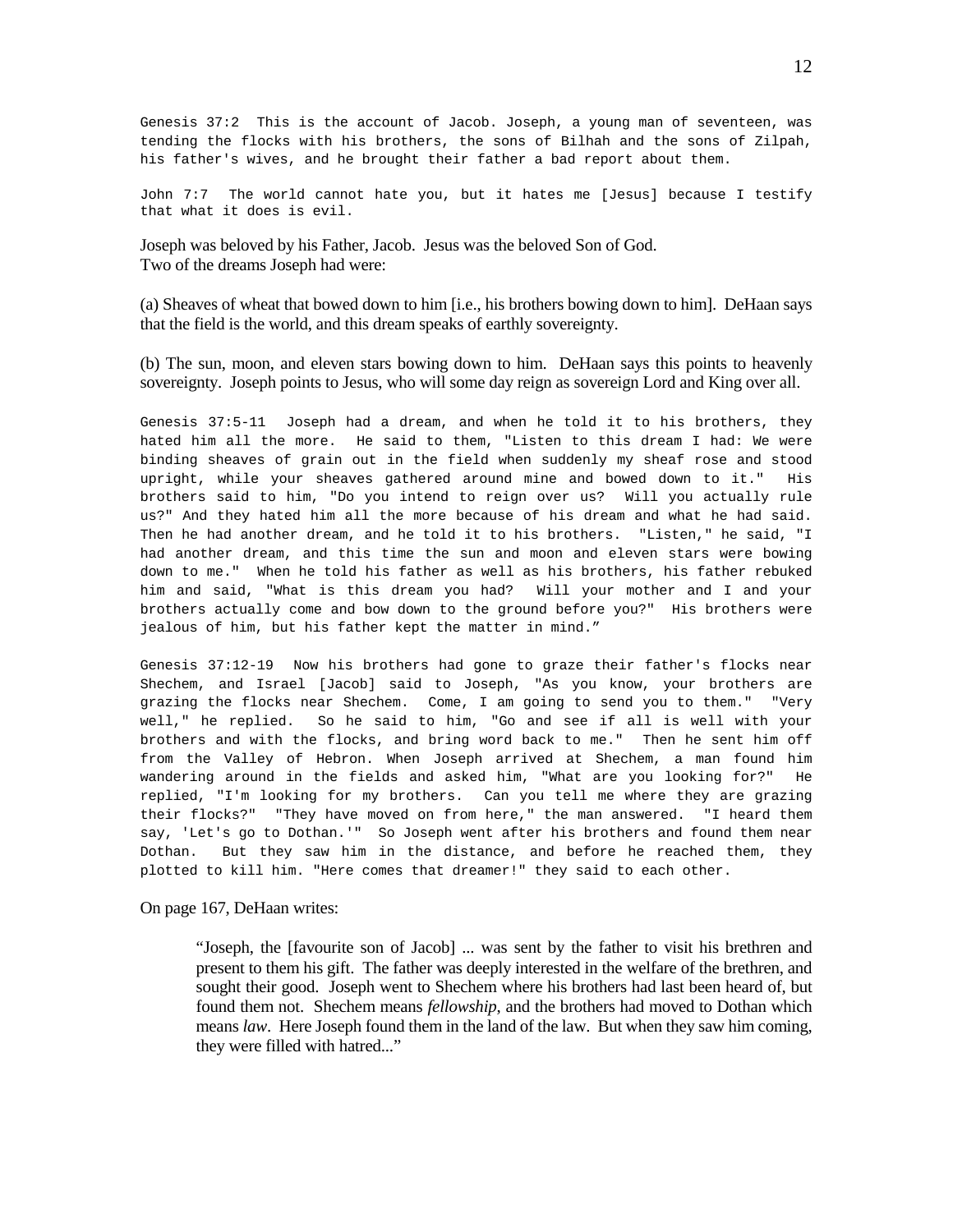GEN 37:23-24 So when Joseph came to his brothers, they stripped him of his robe- the richly ornamented robe he was wearing-- and they took him and threw him into the cistern. Now the cistern was empty; there was no water in it.

GEN 37:28 So when the Midianite merchants came by, his brothers pulled Joseph up out of the cistern and sold him for twenty shekels of silver to the Ishmaelites, who took him to Egypt.

John 19:23-24 When the soldiers crucified Jesus, they took his clothes, dividing them into four shares, one for each of them, with the undergarment remaining. This garment was seamless, woven in one piece from top to bottom. "Let's not tear it," they said to one another. "Let's decide by lot who will get it." This happened that the scripture might be fulfilled which said, "They divided my garments among them and cast lots for my clothing." So this is what the soldiers did.

Comment on Joseph's coat of many colours, and how it might be a type pointing to Christ.

In Egypt, Joseph suffered a series of unfortunate circumstances, including being falsely accused, and thrown into prison for many years. Later, through a series of dreams, Joseph was released and interpreted Pharaoh's dreams which actually described two periods of 7 years: one of great abundance, and one of great famine. Thus, later on, his brothers from Israel (Canaan) were facing starvation, and came to Egypt to buy corn. His brothers did not recognize him; but Joseph recognized them. Joseph pretended to believe that they were foreign spies, and he made the 10 brothers tell about their family and background, especially their missing brother, Benjamin. Note that all brothers except his natural brother (from his mother Rachel—Benjamin) were present; Benjamin remained at home with Jacob, lest Jacob lose his (next) favourite son.

On page 172, DeHaan writes:

"Now if you suppose that Joseph was mean and revengeful in his action, you are mistaken. He had a purpose and a plan in it all, and it was to become a picture of the future dealing of the Messiah and His people of Israel in the latter days. The plan began to work. Conviction overcame them..."

Joseph kept one of them in prison until they brought Benjamin, to prove that they were not spies. Since the famine was severe, the brothers returned. Subsequently, Benjamin was arrested ... but at this point the brothers confessed all (still while not knowing that this was Joseph they were speaking with). This was Joseph's purpose: a confession of guilt and sin. At this point, Joseph revealed himself to his brothers. His family was saved, and they moved to Egypt where for a long period of time, they enjoyed prosperity. Several hundred years later, the Israelites [Hebrews] were very much despised by the Egyptians, and were worked as slaves ... and Moses appeared on the scene to provide the Exodus (deliverance from oppression in Egypt), and lead the Hebrews toward the Promised Land.

Christ will provide the ultimate deliverance from oppression (sin) and will lead us into the "Promised Land".

On pages 175-176, DeHaan writes: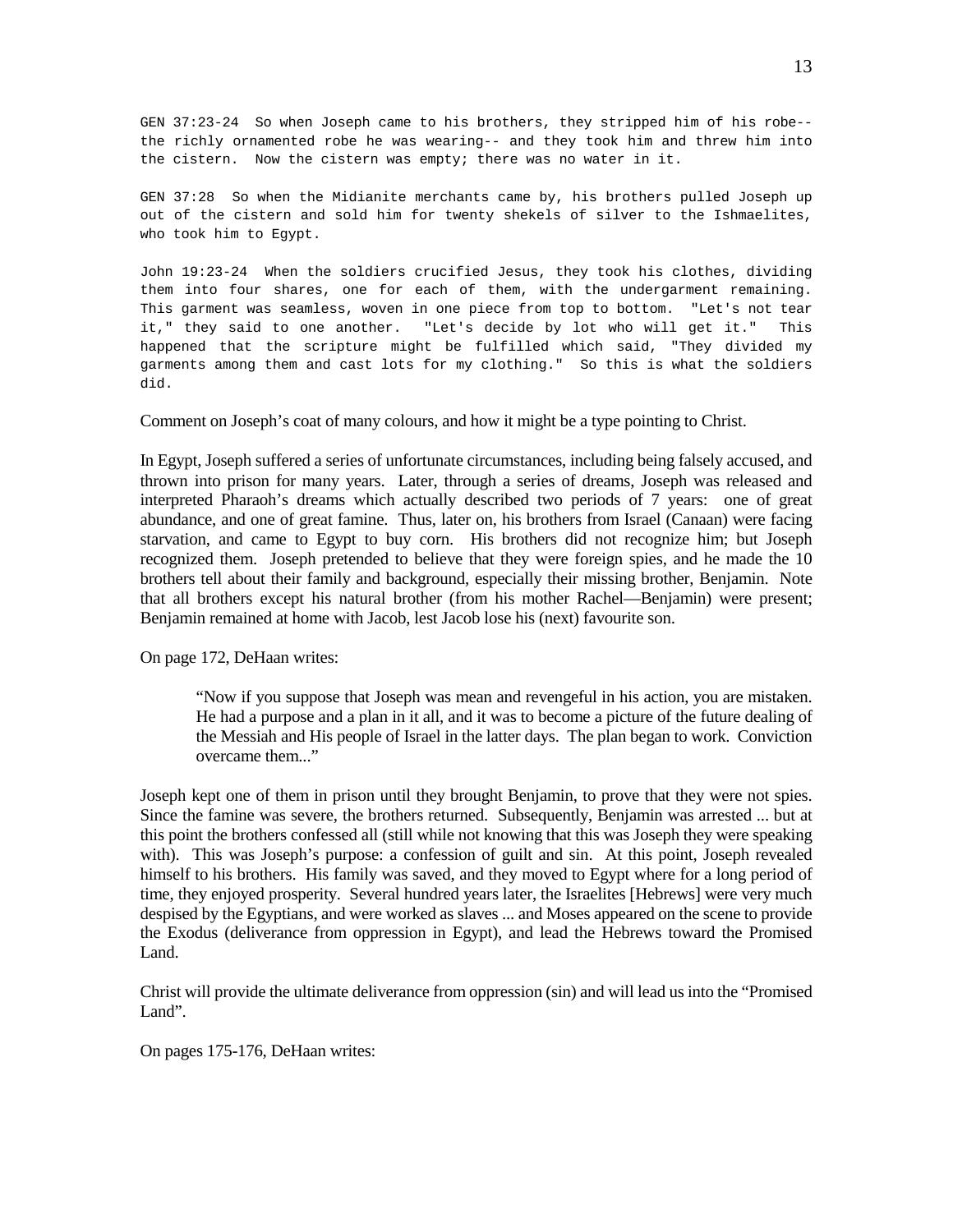"Joseph is not only a type of the Saviour of the world, but the Messiah and the King of Israel. Jesus typified by Joseph was the Father's well-beloved Son. In the fullness of time He sent Him into the field of the world to seek His brethren., He found the nation of Israel in the land of Dothan, the land of the law. But they rejected Him, and sold Him for thirty pieces of silver into the hands of the Gentiles. While in rejection by them He sits on the right hand of the King of the universe, receives a Gentile bride, awaiting the time of the Great Tribulation and the day of Jacob's trouble (represented by the seven years of famine). After a dispensation of plenty since the Messiah was rejected, there will follow the seven years of earth's greatest sorrow, and the brunt of it will be borne by the nation of Israel."

# On page 182, he adds:

"It is indeed comforting to know that when we sin and err and stumble, the Lord not only stands ready to forgive and pardon, but even shows us afterward that He knew it all beforehand and made plans to bring blessing out of the tragedy. This does not excuse our sin, but it exalts His marvelous grace. As we look back over our own experiences we too can trace the hand of divine Providence and sovereign grace in some of the darkest moments and deepest trials of our life. There were times when everything was against us, when there was no way out, and we could only sink in dark despair. But now the years have passed, and we begin to see the design in all of this which the Lord permitted to come upon us. We now can see that some of the most trying experiences of life which drove us to the brink of despair were God's way of preparing something better for us. Yes, and as we look back we can see where God used our mistakes and blunders to teach us the most valuable lessons, and lead us into avenues of service which we would never have known except for these. This, we repeat, does not excuse our mistakes and sin..."

And, on page 184:

"Yes, God has a greater plan in mind. He [permitted] these murderers to put to death His Son, and made the death of His Son the only means of saving those murderers from Hell. God could take the murder of His Son, and make it the means of saving the murderers."

Genesis 50:18-21 His brothers then came and threw themselves down before him. "We are your slaves," they said. But Joseph said to them, "Don't be afraid. Am I in the place of God? You intended to harm me, but God intended it for good to accomplish what is now being done, the saving of many lives. So then, don't be afraid. I will provide for you and your children." And he reassured them and spoke kindly to them.

#### **In his book entitled "Joseph Makes Me Think of Jesus", William MacDonald comments:**

More space is given to Joseph in Genesis than to any other person. Comment on the following quotations from MacDonald's book, especially on how they relate to Jesus Christ:

p. 11: "The mutual love of Jacob and Joseph is one of the great themes of this saga." Comment on this statement, with respect to the relationship between God the Father, and God the Son.

p. 13: "*Hated without a cause* (Genesis 37:4). If Joseph was such a splendid fellow, why did his brothers hate him? First of all, a family does not always appreciate one of its member's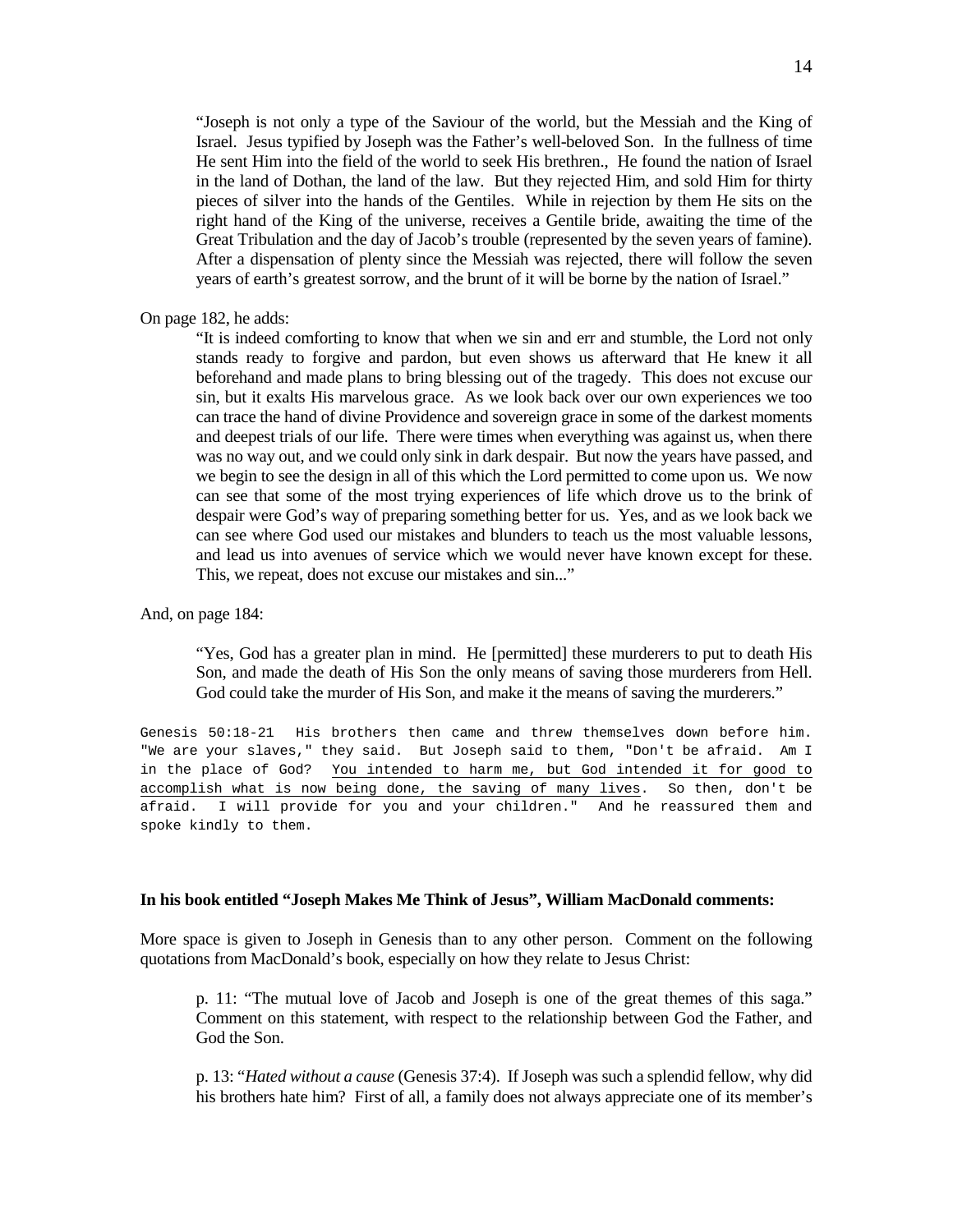greatness. 'A prophet is not without honor except in his own country and in his own house.' Matthew 13:45, Matthew 10:36.

Matthew 13:57-58 And they took offense at him. But Jesus said to them, "Only in his hometown and in his own house is a prophet without honor." And he did not do many miracles there because of their lack of faith.

p. 17: "His father sent Joseph on a special mission. ... His obedient son responded instantly. ... Over forty times in John's Gospel, [Jesus] said that His Father sent Him."

pp. 18-19: "When it says that a certain man found Joseph 'wandering in the field', it does not mean that he was aimless or lost. Rather it means that he had to look for his brothers where they were not supposed to be. They had drifted far. In that sense, he was wandering. That is the way it was when Jesus came to the nation of Israel. Only a few, like Simeon and Anna, were awaiting His coming. The rest were spiritually unprepared for His advent. ... Instead of being pleased to see Joseph, his brothers were angry. Instead of receiving him graciously, courteously, and favorably, they taunted him as an impractical dreamer."

John 1:11: "He came to His own, and His own did not receive Him."

MacDonald adds, "The no-vacancy sign on the inn was a foreshadow of His non-welcome."

pp. 22-23: "The only recorded time in the sacred narrative when Joseph spoke out during this encounter with his brothers is when he pleaded for his life." (Genesis 42:21)

Genesis 42:21 They said to one another, "Surely we are being punished because of our brother. We saw how distressed he was when he pleaded with us for his life, but we would not listen; that's why this distress has come upon us."

Isaiah 53:7 He [Jesus] was oppressed and afflicted, yet he did not open his mouth; he was led like a lamb to the slaughter, and as a sheep before her shearers is silent, so he did not open his mouth.

p.25: "Joseph's brothers sold him to traveling Midianite traders for twenty pieces of silver, twothirds the price of an average adult slave. ... The price of the Savior was thirty pieces of silver, the redemption price of a slave who had been gored by an ox." Exodus 21:32

Exodus 21:32 If the bull gores a male or female slave, the owner must pay thirty shekels of silver to the master of the slave, and the bull must be stoned.

Genesis 37:28 So when the Midianite merchants came by, his brothers pulled Joseph up out of the cistern and sold him for twenty shekels of silver to the Ishmaelites, who took him to Egypt.

p. 36: [Jesus] "is the perfect example of the Hebrew slave who could have obtained freedom but said, "I love my master. I will not go out free" (Exodus 21:5). It is He who girded Himself with a towel, the apron of a slave, and stooped to wash His disciples' feet. His greatest act of servanthood was His death for us all."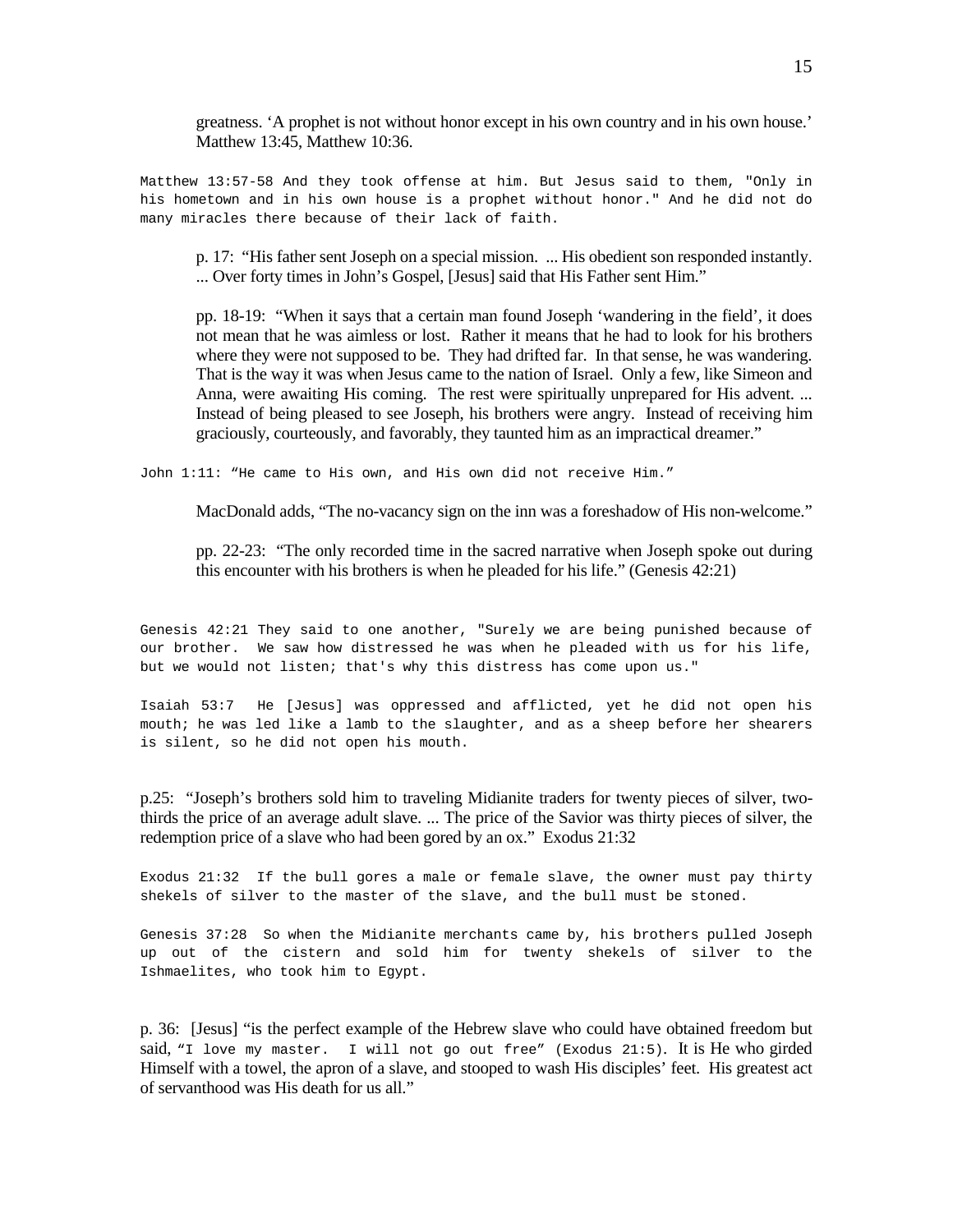"There is a difference between a hired servant and a bondslave. The hired servant works for pay. The bondslave works because he belongs to his master."

Philippians 2:3-5 Do nothing out of selfish ambition or vain conceit, but in humility consider others better than yourselves. Each of you should look not only to your own interests, but also to the interests of others. Your attitude should be the same as that of Christ Jesus:

pp. 38-39: "*Blessings to the Gentiles.* ... God blessed not only Joseph, He blessed those whom Joseph served. It seems that whenever he touched other lives, they were benefitted. He was a channel through which divine favor flowed to those whose path he crossed."

Genesis 39:5 From the time he put him in charge of his household and of all that he owned, the LORD blessed the household of the Egyptian because of Joseph. The blessing of the LORD was on everything Potiphar had, both in the house and in the field.

pp. 50-51: "Joseph advised the king [of Egypt] to appoint a man to administer the program. Pharaoh said, 'You are the man.' ... Joseph was now 'the lord of all Egypt'.

p. 52: "If anyone needed bread, the word [from Pharaoh] was: 'Go to Joseph; whatever he says to you, do' (Genesis 41:55). The Lord Jesus is our Joseph. He is the living bread which came down from heaven (John 6:51)."

Psalm 22:27 All the ends of the earth will remember and turn to the LORD, and all the families of the nations will bow down before him

p. 54: "[Worship] happens either now or at the Judgment of the Great White Throne. It happens either willingly now or it will happen by compulsion then."

pp. 58-59: "*Forget and be fruitful.* Joseph had two sons, Manasseh and Ephraim. Manasseh means 'forgetting'. God made Joseph forget his troubles, sorrows, and the wrongs against him. Ephraim means 'fruitfulness'. God caused Joseph to be fruitful. Instead of holding grudges and becoming hard, cold, bitter, and cynical, he prospered and became productive for God. The lesson here is that we must forget wrongs against us if we want to be fruitful for God." "No one was more forgiving and forgetting than the Redeemer. Even in the hour of His passion, He cried, "Father, forgive them for they do not know what they are doing."

pp. 59-60: "He has predicted seven years of tribulation on the world prior to His advent in glory. They will surely come to pass ... Just as it was after Joseph received a bride that the famine came, so it will be after Jesus receives His bride at the Rapture that the Tribulation will begin. With that in mind, notice how the periods of Joseph's life appear to suggest the following flow of history and prophecy:

- the seven years of plenty: the present Church age
- Joseph receives a Gentile bride: the pre-Tribulation Rapture of the Church
- the seven years of famine: the seven-year Tribulation
- Joseph makes himself known to his brothers: Christ's Second Advent, i.e., His pre-millennial coming to reign when Israel will be regathered to the land.

• His care for his brothers in Goshen: the Millennium when the Messiah lovingly cares for His own.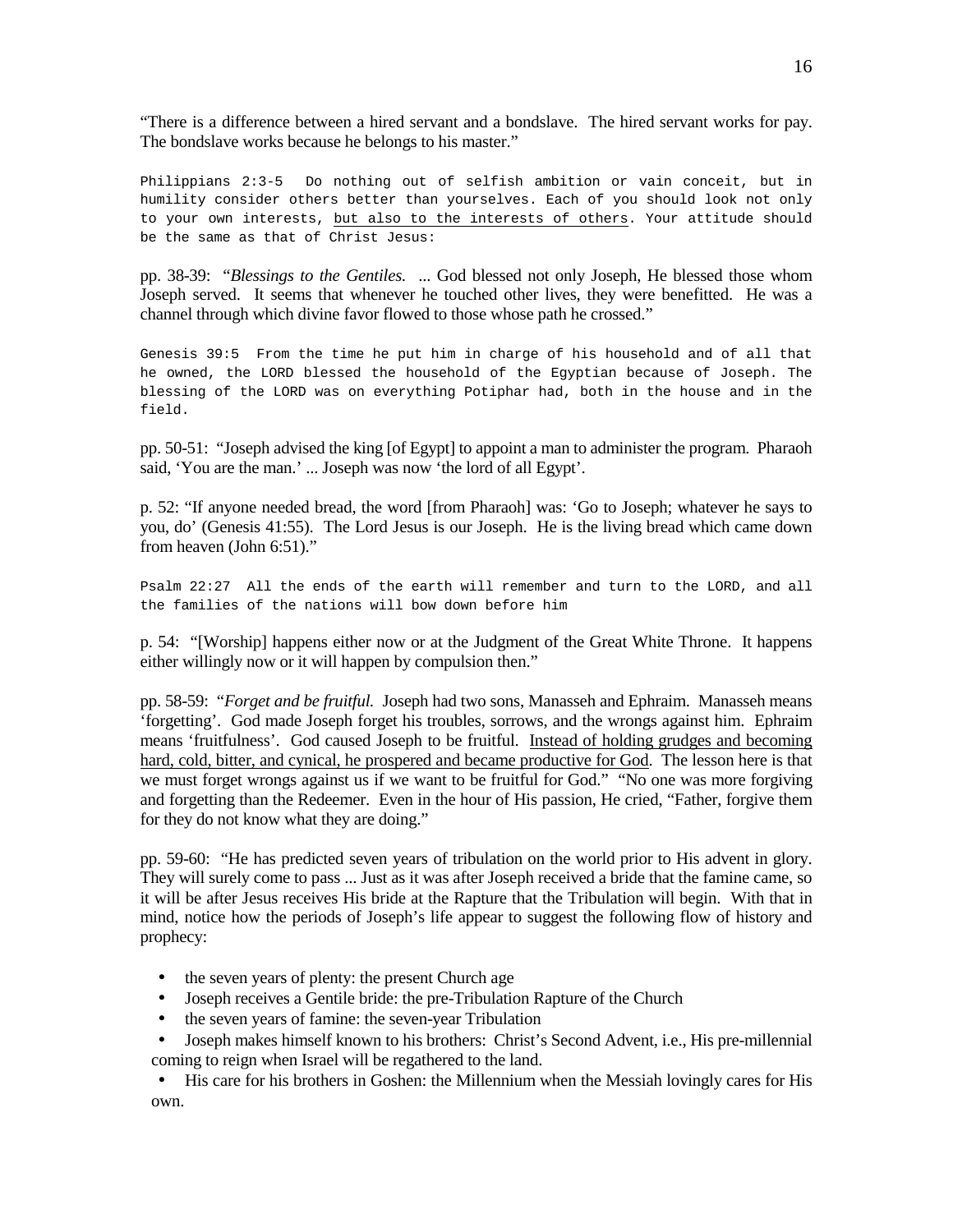pp. 60-61: "*Age thirty.* Was it a coincidence that Joseph was thirty years old when he stood before Pharaoh and began his service for the realm? Or was it the Spirit of God, who wrote the book of Genesis, superintending the life of Joseph so that he would be an undeniable type [symbol] of the Lord Jesus? Luke tells us that, "Jesus Himself began His ministry at about thirty years of age (Luke 3:23). Age thirty has been a crisis time in the lives of many of God's people. It is a time when they ask, 'What am I doing with my life?' ... They have tasted what the world has to offer and now they want something better."

pp. 63-64: "In a time of world wide famine, Joseph's father heard that there was plenty of food in Egypt. So he decided to send all his sons except Benjamin to buy grain. They had little choice—it was either buy or die."

"They arrived in Egypt and stood before the governor, little knowing he was their brother. He spoke roughly to them at first and accused them of being spies. As if shooting an arrow at random, he asked them if their father was still alive and if they had another brother (Genesis 43:7). Of all the questions he could have asked, none would have been more unsettling!"

"*Tribulation with a purpose.* Probably twenty-five years had passed since his brothers had thrown Joseph into the pit. Now began a period of trial and trouble for the ten men, designed to bring them to repentance and true confession. Joseph had probably already forgiven them in his heart, but he would not tell them they were forgiven until they confessed their sin."

pp. 84-85: "Reconciled at last (Genesis 45:4). When Joseph invited his brothers to draw near and they responded, there was true reconciliation. Their hostility was gone. They were no longer estranged or cut off. Barriers to fellowship were torn down. Joseph didn't need to be reconciled. He had never ceased to love them. They were the ones whose wickedness had cut them off from their brother."

"This has application for today. Men and women need to be reconciled to God. As soon as they draw near to Him in faith, the conflict is ended, and they have peace with God through the Lord Jesus Christ."

In the book by F.B. Meyer: *Joseph, Beloved, Hated, Exalted* (Fort Washington, Pennsylvania: Christian Literature Crusade, 1960), on page 98, the Meyer writes: "So it shall be one day. The Jews are slowly filtering back to the land in unbelief. Sore troubles await them there, to prepare them to recognize their rejected Messiah. But the time is not far distant when they shall be prepared to hear Him say, "I am Jesus, your brother, whom you crucified; but be not grieved with yourselves, for God has brought good out of evil, both for Gentile and for Jew, by saving life with a great deliverance." "And they shall look upon him whom they pierced, and mourn because of Him [Zechariah 12:10]". "And so [believing] Israel shall be saved [Romans 11:25-26]".

Genesis 50:20 You intended to harm me, but God intended it for good to accomplish what is now being done, the saving of many lives.

p. 104: [re: John 4:5-6] One of Jesus' early converts was the Gentile (Samaritan) woman at the well of Shechem. "John seems to be reminding us of this connection between Jesus and Joseph when he points out the setting for this story:"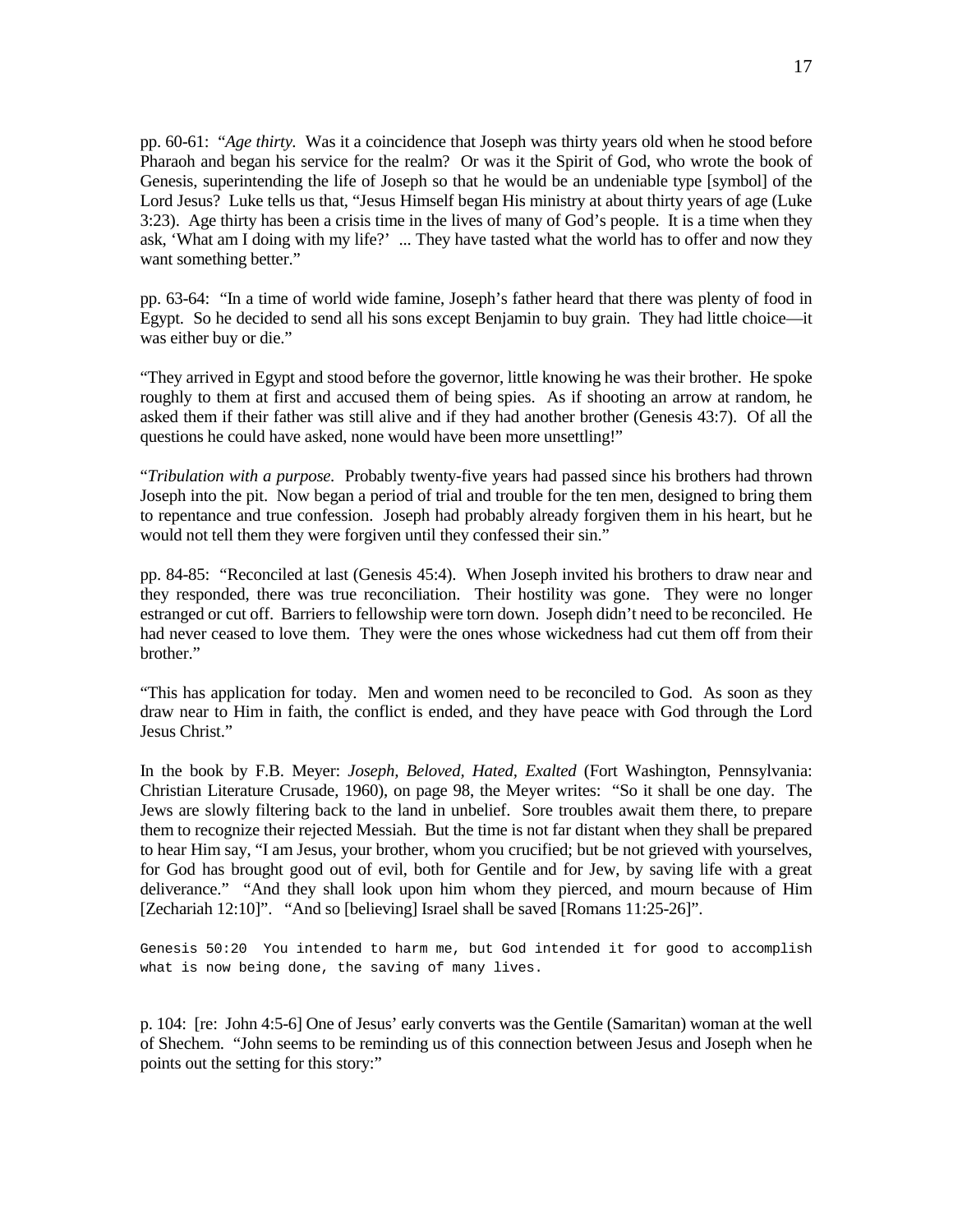John 4:5-7 So he came to a town in Samaria called Sychar, near the plot of ground Jacob had given to his son Joseph. Jacob's well was there, and Jesus, tired as he was from the journey, sat down by the well. It was about the sixth hour. When a Samaritan woman came to draw water, Jesus said to her, "Will you give me a drink?"

MacDonald provides some lessons that we can learn from the life of Joseph:

- Sometimes the best people are under-appreciated.
- Bad things sometimes happen to good people.
- For the child of God, nothing happens in life by chance.
- Be sure that your sin will find you out.
- God honors those who honor Him.

• We are all tempted. There is no sin in being tempted. The sin lies in yielding to it. We don't have to sin. We sin only when we want to. There is always a way of escape.

1 Corinthians 10:13 No temptation has seized you except what is common to man. And God is faithful; he will not let you be tempted beyond what you can bear. But when you are tempted, he will also provide a way out so that you can stand up under it.

• God is pleased when we suffer for doing good, but not when we deserve to suffer. Suffering for righteousness sake marks us out as distinctly Christian.

1 Peter 2:20 But how is it to your credit if you receive a beating for doing wrong and endure it? But if you suffer for doing good and you endure it, this is commendable before God.

• The way of blessing is to acknowledge our sins promptly, and obtain forgiveness.

#### **Closing Comments**

M.R. DeHaan notes that there are five attributes of God which must be true if He really is God:

- 1. The Sovereignty of God (God is supreme in authority over everyone/everything)
- 2. The Omniscience of God (God knows everything)
- 3. The Omnipotence of God (no greater power)
- 4. The Omnipresence of God (God is everywhere at all times)
- 5. The Omnirighteousness or justice of God (God is totally righteous and just)

Comment on the above. If God is missing one of these attributes, can He be God? In particular, note:

If God is not sovereign, then there is someone who is greater than He. Genesis 1:1 states, "In the beginning, God created the Heavens and the Earth." DeHaan claims that this is the key verse for the